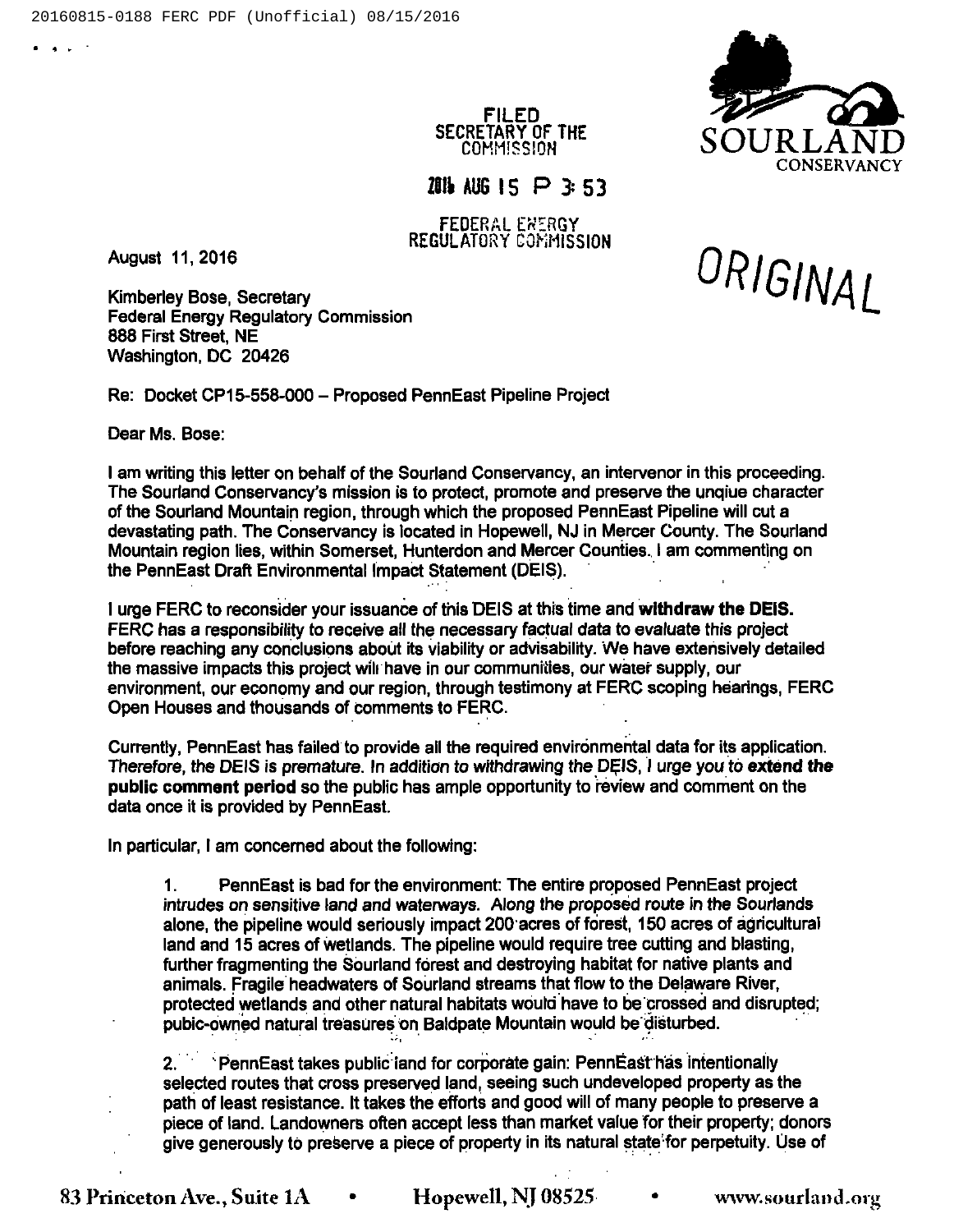preserved land for a commercial venture is a violation of trust that affects the viability of open space presenvation.efforts going forward. The contract of the contract of the contract of the contract of

 $\sim 10^{-10}$ 

against the service of **Programmed The Community of Community** 

3. PennEastilies: PennEast Pipeline maintainein'its filings with FERC (Federal  $\mathbf{r}$ Energy Regulatory Commission) that it will provideigas to 4.7 million homes in NJ and PA and that the pipeline is necessary to maintain;energy independence, supply and resiliency in NJ and PA. However, PennEast said the opposite to the SEC (Securities and Exchange Commission). PennEast's investors have all stated in writing that they had no problem with supplying customers in NJ and PA during the frigid winter ef 2014. Each partner has information on its website and in SEC filings which clearly state that they do not anticipate demand for energy to supply an extra 4:7 million homes or any

**other number of homes or businesses in this area.**<br>The contract of the contract of the contract of the contract of the contract of the contract of the contract of the contract of the contract of the contract of the contra .4..:PennEast;is bad for the economy: According to <sup>a</sup> PennEast spokesperson, only

 $21$  permanent jobs would be directly dedicated to pipeline maintenance. In March,  $\therefore$  Drexel University and Econsult issued an Economic Impact Report and Analysis for the PennEast Pipeline Project, which was commissioned by PennEast. The report boasted that 12,160 jobs would be supported by the pipeline. On closer inspection, the vast majority of these jobs would be temporary or ancillary. Aire'ady, surveying is being done . by workers from outside the Northeast. The Drexel study failed to consider the costs  $s \rightarrow s$  such as impacts on fishing and tourism, reduction in farm production, and lower property :**values.** The expansion of the second proposition of the second proposition of the second proposition of the second proposition of the second proposition of the second proposition of the second proposition of the second p

 $\Delta\omega$  , where  $\omega$  is the  $\Delta\omega$ 

5. PennEast breaks the rules: PennEast would like to subvert the entire FERC process. The NJ Department of Environmental Protection has told PennEast that they  $\sim$  won't consider permits until they have on-the-ground survey data. However, almost 70% of NJ landowners along the proposed route have dehied PennEast survey access. PennEast would like to apply without permits, without an Environmental Impact Statement based on real data and with incomplete Resource Reports. They want to get  $\therefore$  the certificate of need and then go back to the beginning and get the surveys using their Eminent Domain power to gain access to'the iand. This is NOT how the process is supposed to work. If citizens opposing the pipeline must follow the rules, so should FERCI

6. PennEast is bad for your health: Dr. Tullis Onstott, a Professor of Geosciences at Princeton University has spoken about arsenic and arsenite, the most dangerous form of arsenic, aside from arsenic gas, which exists in the bedrock along the proposed PennEast pipeline route in Hunterdon and Mercer Counties and would likely end up in groundwater, streams and rivers and, ultimately, drinking water. Dr. Michael Trachtenberg, an expert in neurobiology and green house chemistry has said, "Contaminants that can be released from compressor stations and are present in the pipeline include radon, lead and polonium, particulates, and volatile organic compounds... Health consequences from emission exposures include affects to the following systems: respiratory, neurologic, dermal, vascular, and gastrointestinal, along with dangers to inhalation of radioactive gas and ultra-fine particles."

7. PennEast is dangerous: UGI Energy Services is PennEast's project manager and operator of the pipeline. At a hearing in January 2013, the Public Utility Commission (PUC) unanimously voted to fine UGI the maximum allowed by law. PUC Chairman Robert Powelson and Vice Chairman John Coleman blasted UGI's record of safety compliance. "This is the eighth time in slightly more than four years that this commission has adjudicated a matter containing allegations of gas safety violations by a UGI-owned gas distribution utility," they said. "This goes beyond cause for concern; it is downright alarming."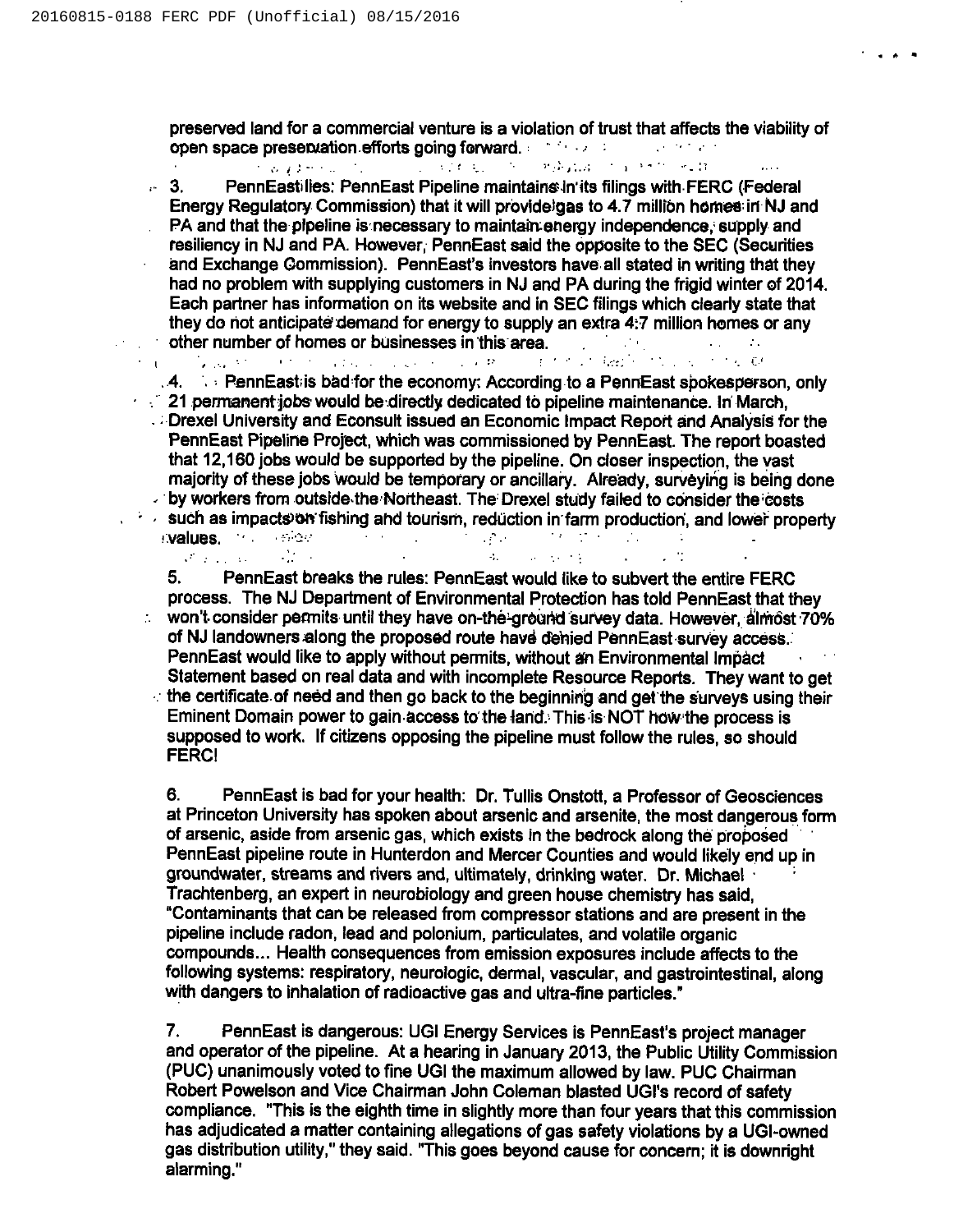$\mathcal{O}(\mathcal{A})$ 

 $\mathbf{r}$  .

 $\ddot{\phantom{0}}$ 

一致 计数据文 网络纳利尼加尔加尔尼加加尔加瓜尼 医血管 计数据

and the company of the company

**CONTRACTOR** 

8. PennEast is bad for the planet: Methane is the main component of natural gas. Methane has powerful short-term effects on climate change — by some estimates, 80 times the heating effects of carbon dioxide in the first 20 years in the atmosphere and Methane's global warming potential is about 30 times that of carbon dioxide over a 100year period. Methane can escape into the atmosphere during the drilling and hydraulic  $\sim$  fracturing process; it's emitted from processing plants and wells and, large quantities of methane can escape when pipelines and other parts' of the infrastructure spring leaks or and care ruptured. The contract the anti-recommending and wide are a start

12 minutes of the state of the second aspected by  $1.3 - 10^{-7}$  $9.$ Municipalities don't want PennEast: every municipality, and all affected

preservation groups, along the route in New-Jersey have submitted resolutions or letters opposing the PennEast pipeline, as have many townships in Pennsylvania. Concerned citizens and advocacy groups have submitted thousands of comments on FERC's docket for the project. Almost 3,000 comments have been submitted on the PennEast docket, most of which have been in opposition of the project, except for a few written mostly by industry employees or companies with direct ties to the line.

o villado village e sine con el colo e considera de la partida e al fortem i any ODV (Villa Villa)  $\blacksquare$  10. PennEast promotes dirty energy dependence: Electricity generation from renewable sources has overtaken natural gas to become the second largest source of electricity worldwide, the International-Energy Agency announced this year. We need to  $\mathcal{O}(\mathcal{O}_\mathcal{O})$  . invest much more in the areas of energy efficiency and renewables instead of in an

 $\mathcal{A}^{\mathcal{A}}$  ,  $\mathcal{A}^{\mathcal{A}}$  $\mathcal{L}^{\text{max}}_{\text{max}}$ **一个自己的人, 中国的人。 医病院中枢 医格里耳 超过程的 不定**  $\sim$  100  $\sigma$ and Deep hand of Cartering Hall and the Residence and the committee of the I respectfully and vehemently ask that field withdraw its Draft EIS, demand the actual field survey data in all required areas and actually listen to the many diverse yet unified voices **Impacted by this destructive project**ion manufacture and consistent and consistent of the series of the series of

extensive network of new pipelines that will become obsolete in the near future.

Finally, It is clear from the DEIS that thousands of pages of comments already submitted are being ignored. I am expecting a written response to my comments. you also we also that

Sincerely.  $-25.1$ 

minn  $-34.0$ Uni  $\mathcal{L}_{\rm{max}}$  and  $\mathcal{L}_{\rm{max}}$ **TAL** 

Caroline Katmann (Caroline Caroline Xatmann Caroline Caroline Caroline Caroline Caroline Caroline Caroline Caroline Caroline Caroline Caroline Caroline Caroline Caroline Caroline Caroline Caroline Caroline Caroline Carolin **Selections** of the state of the first of of the restriction of the following inger i 1990 gennem 1990.<br>1992 - Sterft Berger, amerikansk forsk **Sourland Conservancy** control process of the process.  $\mathcal{F} \in \mathbb{C}^{\infty}$  . Since  $-1.109 - 1.02$  $\mathcal{L}(\mathbf{X})$  and  $\mathcal{L}(\mathbf{X})$  . state of the property of the control of the control of the control of the control of the control of the control of  $\sim 10^{11}$  km s  $^{-1}$  .  $\omega_{\rm{max}}$  and  $\omega_{\rm{max}}$  $\mathcal{E}^{\mathcal{A}}$  ,  $\mathcal{E}^{\mathcal{A}}$  ,  $\mathcal{E}^{\mathcal{A}}$  $\gamma_{\rm{B}}$  . de la monda de la construcción de la del composición  $\alpha = \alpha_{\rm c}$ of the application and a care of the theory of the state of the 网络我国经济的网络家族的教育 网络加拿大公司 医二乙酰胺 经公司 ier<br>Skapisko <mark>er er Nas</mark>artis (p. 1939) et er alle er en <mark>vis er alle staat</mark> (p. 1999).

a company that interest in this equivalent spinor is a similar political and consquadulisane to entry the passeurs of such as that for international continuing  $\sim$  $\mathbf{R}^{\mathrm{eff}}$